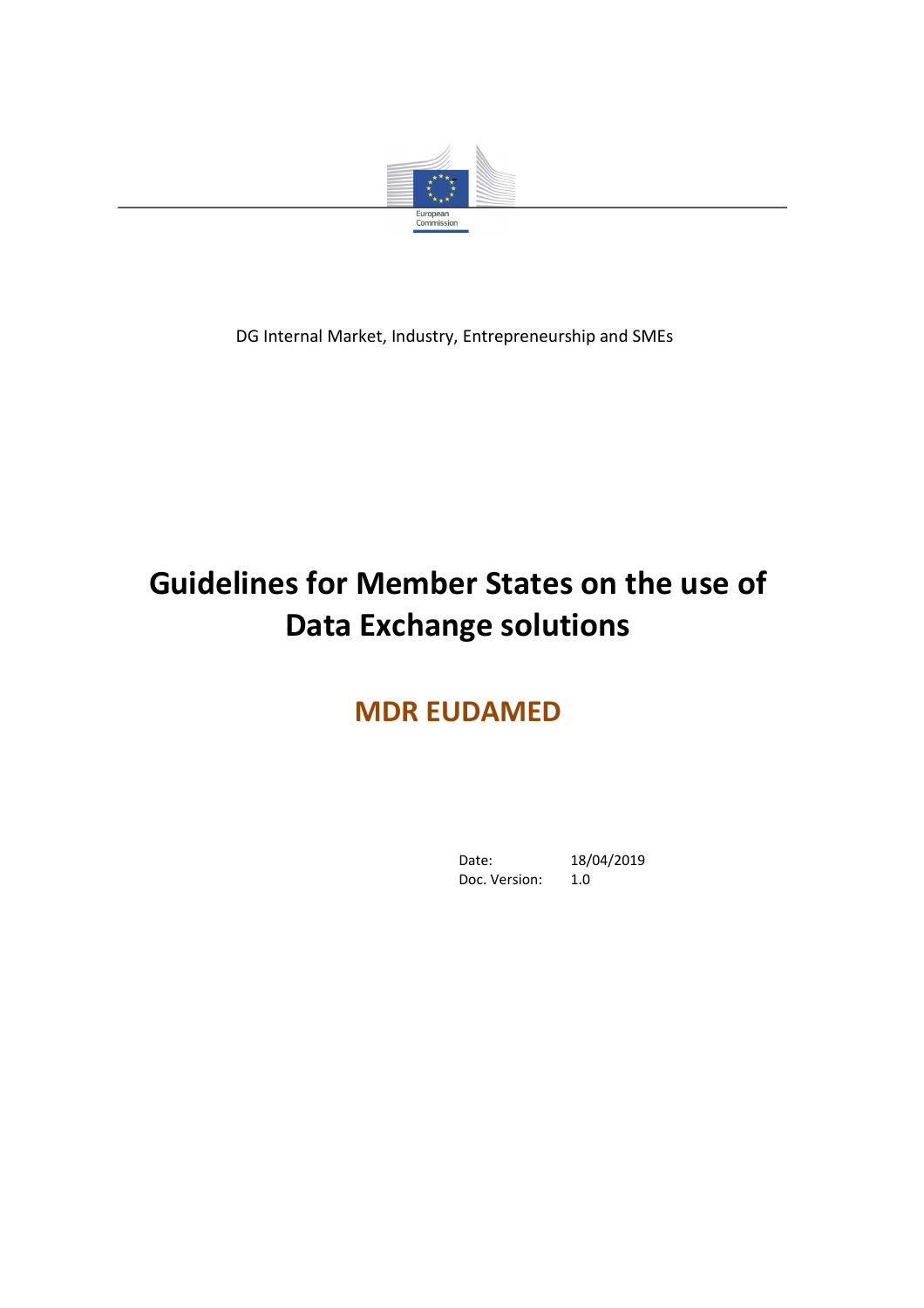#### **Document history:**

| <b>Revision</b> | Date       | <b>Created by</b>  | <b>Short Description of Changes</b> |
|-----------------|------------|--------------------|-------------------------------------|
| 1.0             | 18-04-2019 | Silvia García Díez | Created document                    |
|                 |            |                    |                                     |
|                 |            |                    |                                     |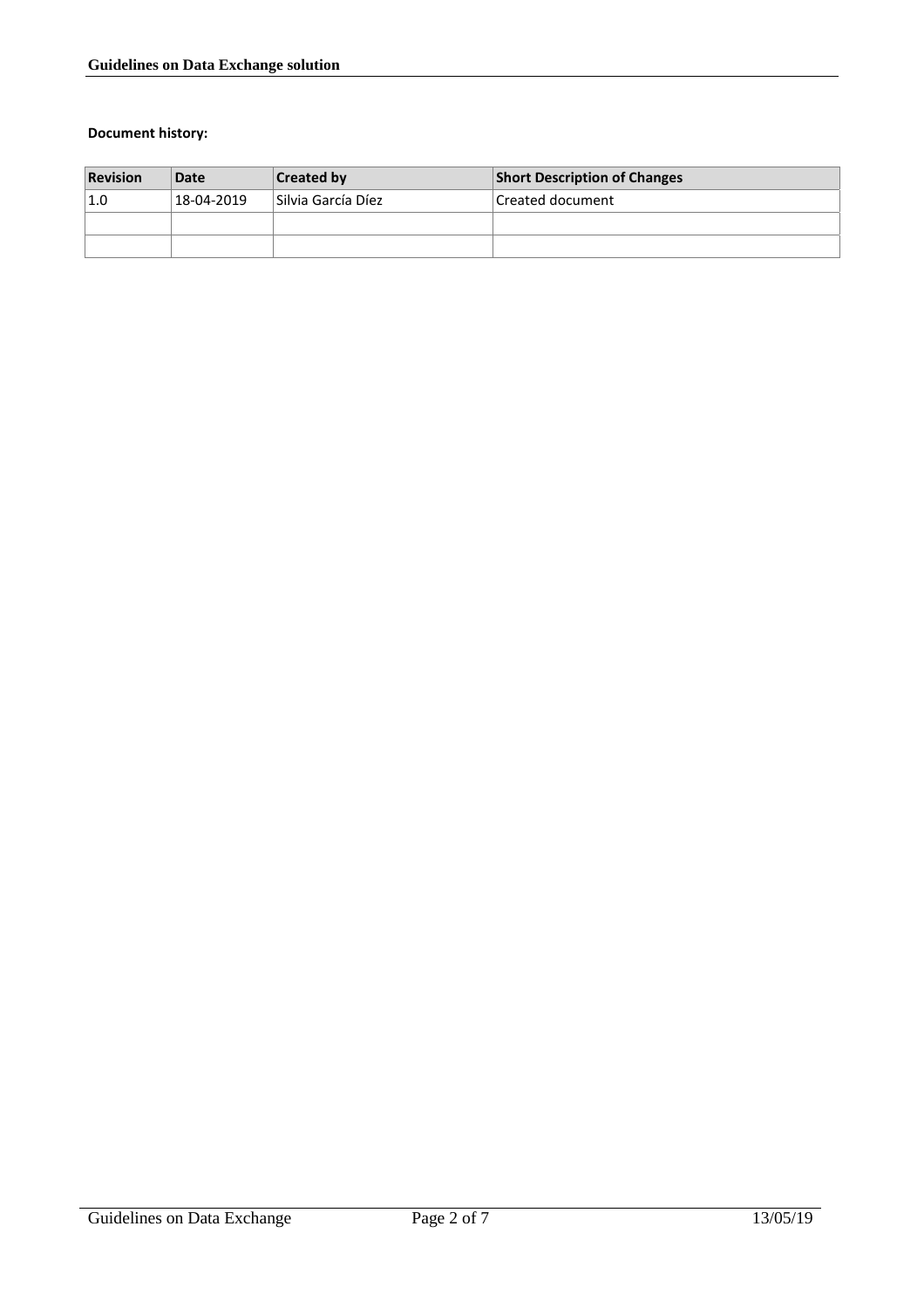## **Contents**

| $\mathbf{1}$ | <b>INTRODUCTION</b> |                                                                          |  |
|--------------|---------------------|--------------------------------------------------------------------------|--|
|              | 1.1                 |                                                                          |  |
|              | 1.2                 |                                                                          |  |
|              | 1.3                 | Assessment for Competent Authorities for Actors and Certificates data  6 |  |
|              | 1.4                 |                                                                          |  |
|              | $1.5\phantom{0}$    |                                                                          |  |
|              |                     |                                                                          |  |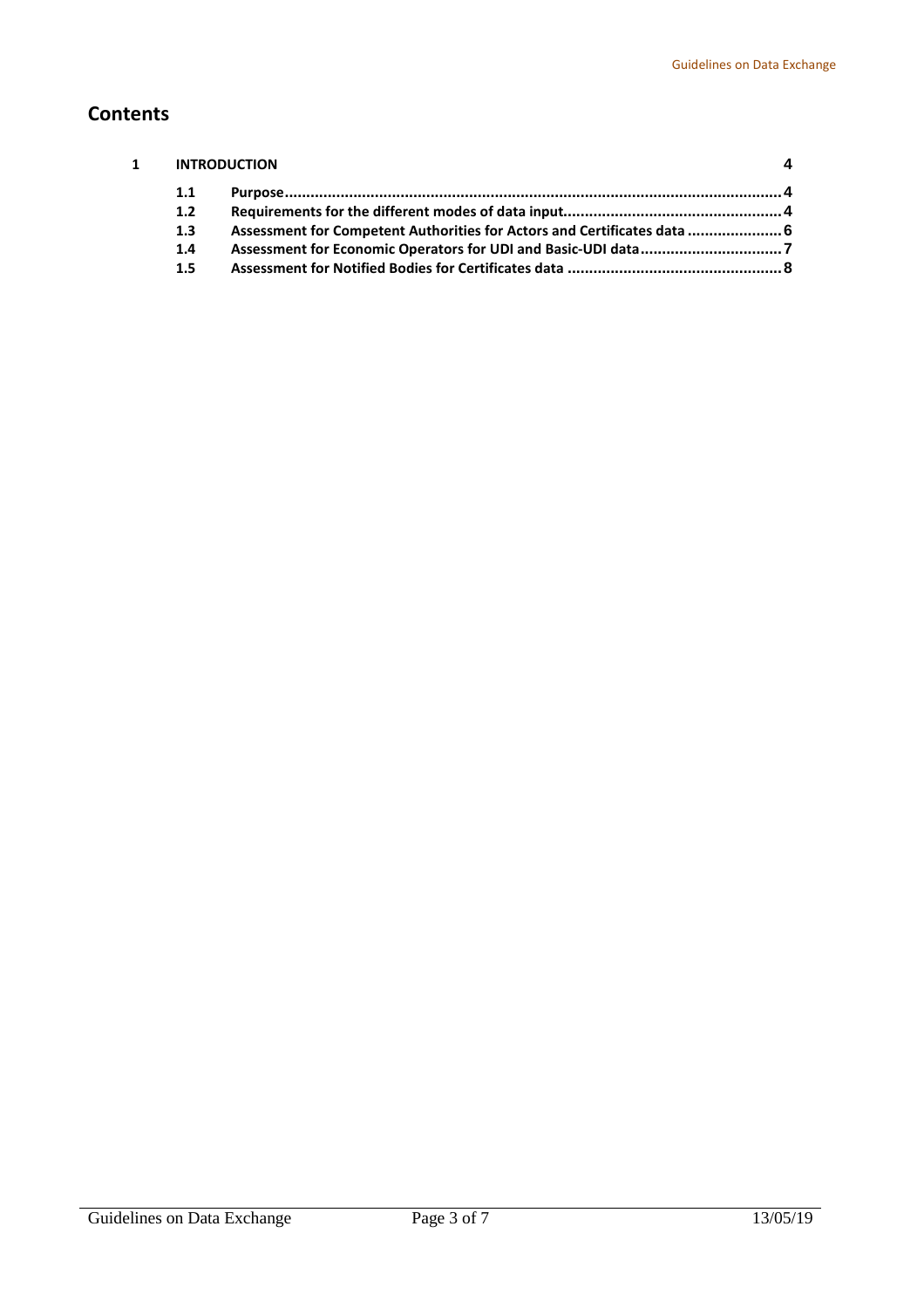#### <span id="page-3-1"></span><span id="page-3-0"></span>**1 INTRODUCTION**

### **1.1 Purpose**

The purpose of this document is to help Competent Authorities, Notified Bodies, as well as all Economical Operators (Manufacturers, Authorised Representatives, Importers, and System/Procedure Pack Producers) in assessing the most cost-efficient solution for their needs to comply with the Medical Devies Regulation.

Although Eudamed offers multiple ways of inputting/downloading data, there are several parameters to take into consideration before making a decision. The different entry points include:

- 1. The User Interface: this option implies manual input of data through the application.
- 2. The XML upload/download: this option is a semi-automated one, where the data can be uploaded by means of XML files. The XML data must be validated agains the provided EUDAMED DTX service and entity model XSDs. The generation of the files can be automated, but the action of uploading/downloading the files remains manual.
- 3. The Data Exchange Machine to Machine (M2M) system: this option allows for automatic data exchange between an external backend system and Eudamed backend services (in bulk as well). The End User enters information in the external system, and the data is automatically transmitted to Eudamed, in XML format following the same conditions as previously mentioned without any human intervention. However, the connection of two systems in a fully automatic way may be too costly considering many architectural, technological and operational aspects (e.g. local application readiness, interoperability, infrastructure, security, support, etc.) if the frequency and/or volume of transmission remains low.

This document covers only the assessment on data related to Actors, UDI, and Certificates module. It will include Vigilance and Clinical Investigations at a later stage.

<span id="page-3-2"></span>The Security requirements mentioned in Section 1.2 will be published at a later stage.

#### **1.2 Requirements for the different modes of data input**

We provide here, a brief description of the requirements for the three already mentioned data input methods:

#### *The User Interface*

This option is the simplest one from data handling / manipulation / implementation point of view. The User only needs a PC with Internet connection and a browser to connect to Eudamed.

#### *The XML upload/download trough EUDAMED UI*

In addition to the requirements to connect to Eudamed, the User will need to provide (*upload*) the data in XML format to Eudamed. This will allow bulk upload of existing information by uploading the XML files through the User Interface. It is advisable to produce the XML format data in an automatic way to avoid validation errors of the data. Some implementation effort by an IT team will be required taking into consideration the complexity of the data format (XSDs) and validation rules (e.g. field sizes, tags positions, mandatory / vs. not mandatory, etc.).

Similarly, the User will only be able to bulk *download* the data in XML format. This format, although understandable, is not easy to be read. A software that displays this information in a more readable structure should be considered.

This solution could be useful when Eudamed goes live, where a high volume of data needs to be input, but where subsequent updates can be done through the User Interface. In this situation, the set up of a data exchange connection would not be justified, as it would be a one-off upload.

*The Data Exchange*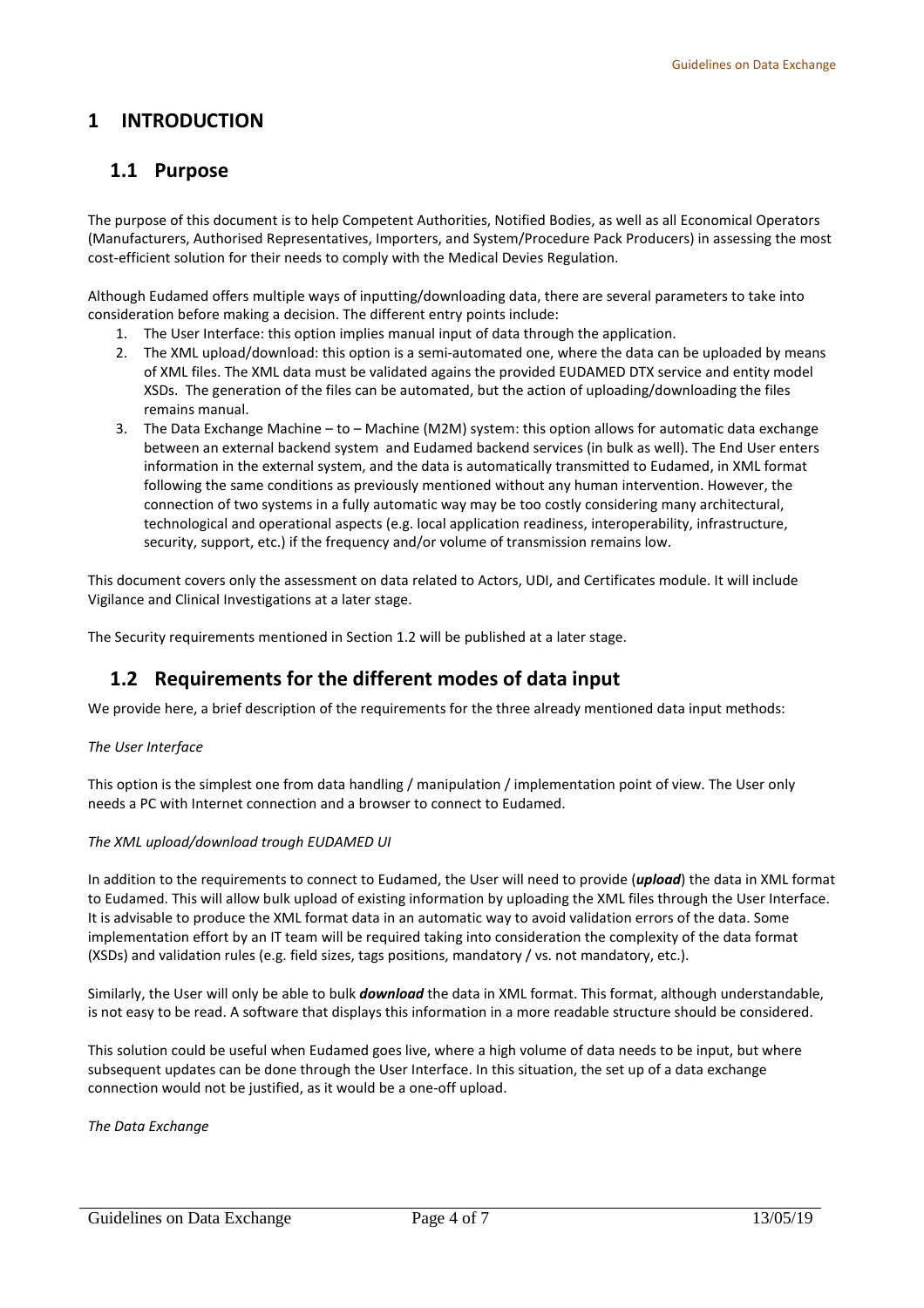In this case, the data will be automatically transmitted between an external system and Eudamed. To achieve this, the external system must be extended in order to convert its data into the XML format requested by Eudamed DTX and implement a specifi data exchange protocol.

Furthermore, in order to establish the connection through eDelivery, there is a need to link the external system with an Access Point. This Access Point needs to be installed on specific hardware on premises, and maintained (support, versions updates, configuration, etc.).

Because this mechanism allows bulk download of sensitive data in a fast way, the application connected to Eudamed will also need to comply with a series of security requirements, in order to preserve the defined security level.

The data exchange may be updated in future releases, e.g., when there is a new field, or a new value of a label, or a new functionality. Whenever there is a new release, all systems connected through the data exchange system will have a 6 months period to be updated in order to adapt to the new changes.

Overall, this is the most complex and costly solution, which should only be considered under the following conditions:

- the amount of data to be uploaded/downloaded cannot be entered manually
- there will be frequent exchanges of information between systems
- the cost of manual input outweights the cost of automation
- there are available resources for implementation and maintenance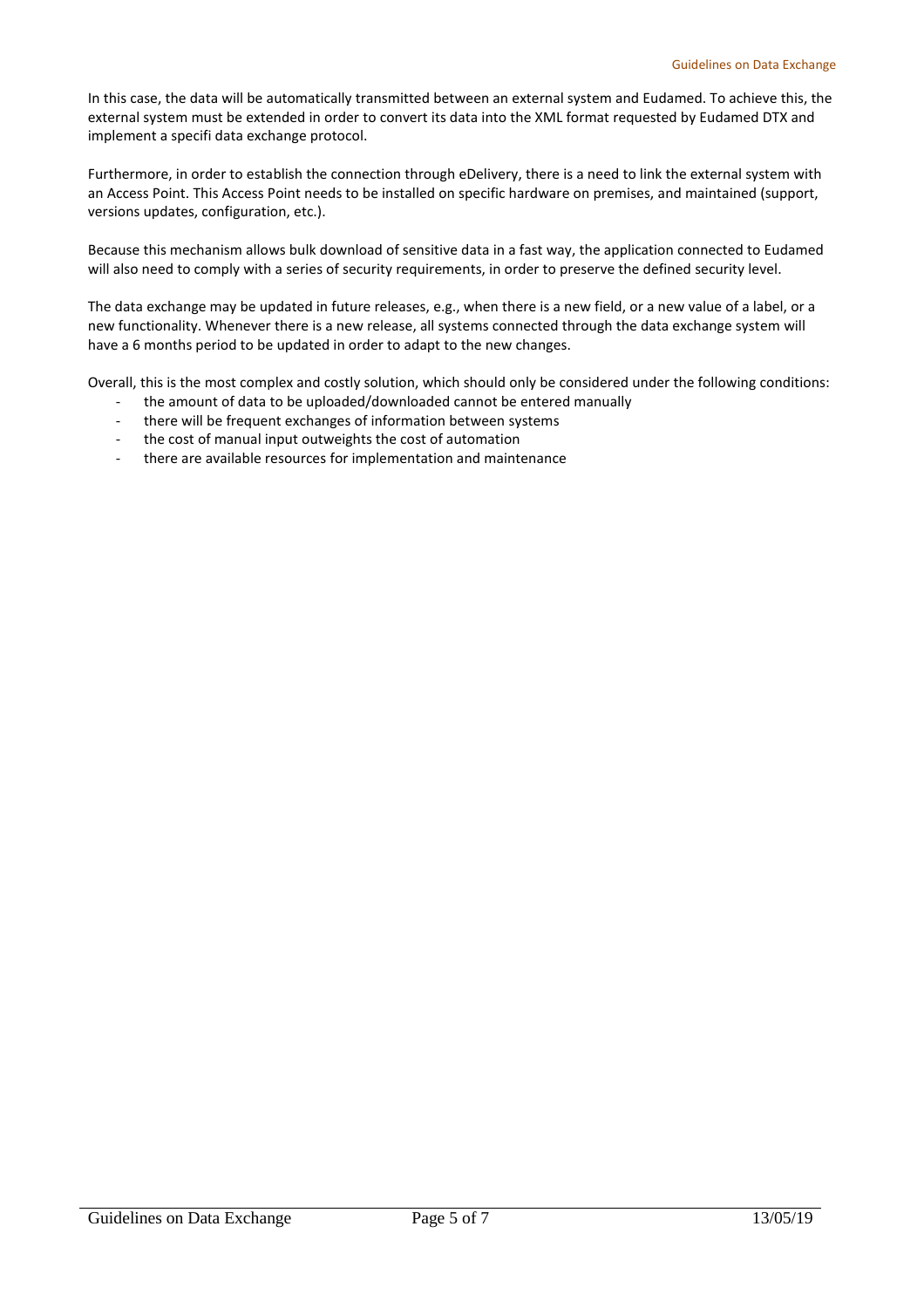

<span id="page-5-0"></span>**1.3 Assessment for Economic Operators for UDI and Basic-UDI data**